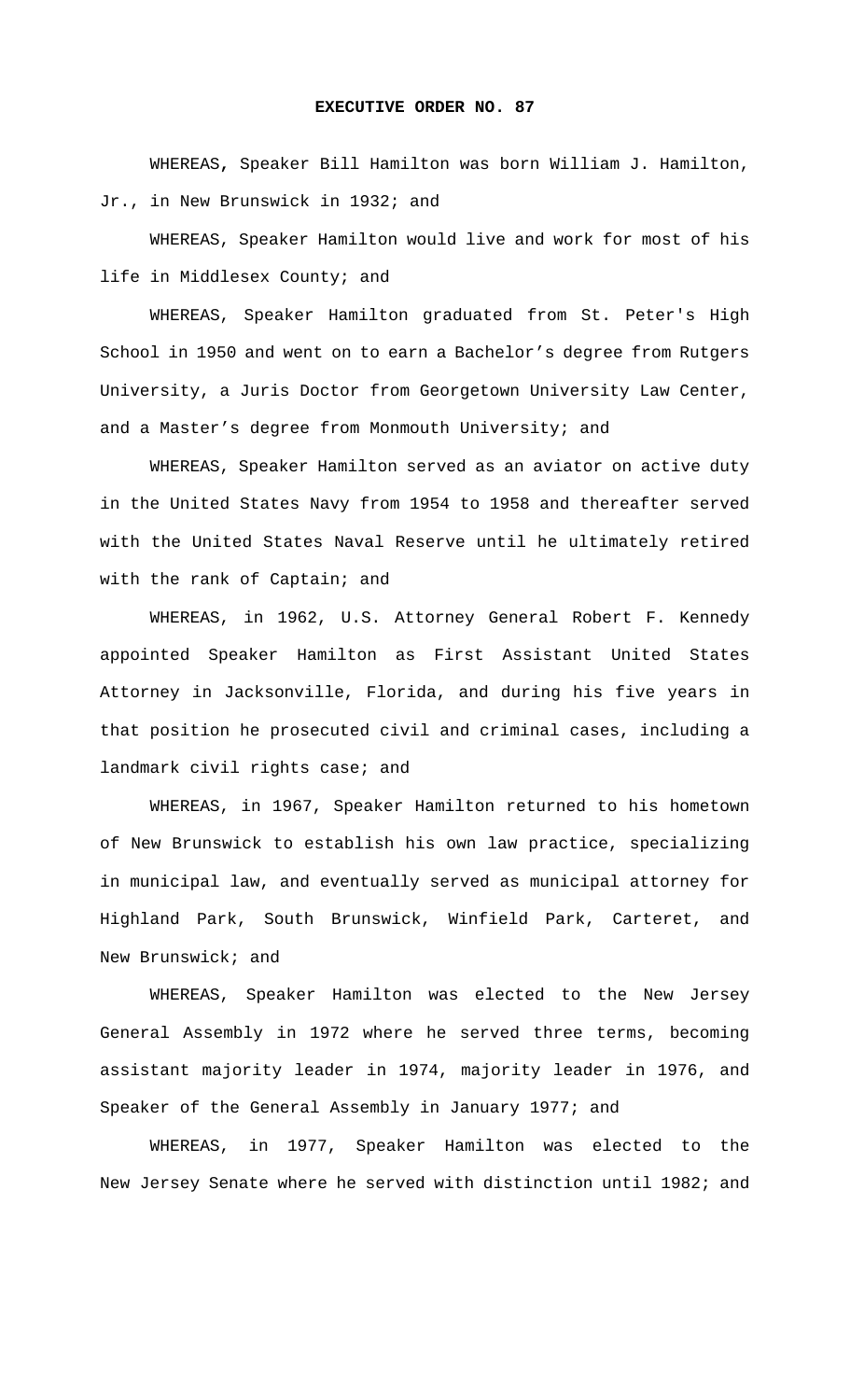WHEREAS, during his decade-long legislative career, Speaker Hamilton was a leader in addressing issues such as no-fault insurance, title insurance, pre-trial intervention programs, support for Vietnam War veterans, and tax policies aimed at reducing the property tax burden on residents while ensuring the adequate funding of a thorough and efficient system of public schools; and

WHEREAS, Speaker Hamilton contributed greatly to many worthwhile causes during his years as a public servant and after his retirement from government service, including as a member of the board of trustees for Crossroads Theatre Company, St. Peter's Medical Center, Court Appointed Special Advocates of Middlesex County, and the Irish Repertory Theatre, New York City; and

WHEREAS, Speaker Hamilton's presence will be sorely missed by his family, including his four children and many grandchildren, his countless friends, his colleagues, and by the people of New Jersey whom he served so well; and

WHEREAS, it is with great sorrow that we mourn the passing of Speaker Hamilton, and extend our deepest sympathy to his family, friends, and colleagues; and

WHEREAS, it is appropriate to honor the exemplary character, outstanding achievements, and cherished memory of Speaker Hamilton, and to mark his passing;

 NOW, THEREFORE, I, PHILIP D. MURPHY, Governor of the State of New Jersey, by virtue of the authority vested in me by the Constitution and by the Statutes of this State, do hereby ORDER and DIRECT:

1. The flag of the United States of America and the flag of New Jersey shall be flown at half-staff at all State departments, offices, agencies, and instrumentalities during appropriate hours

2